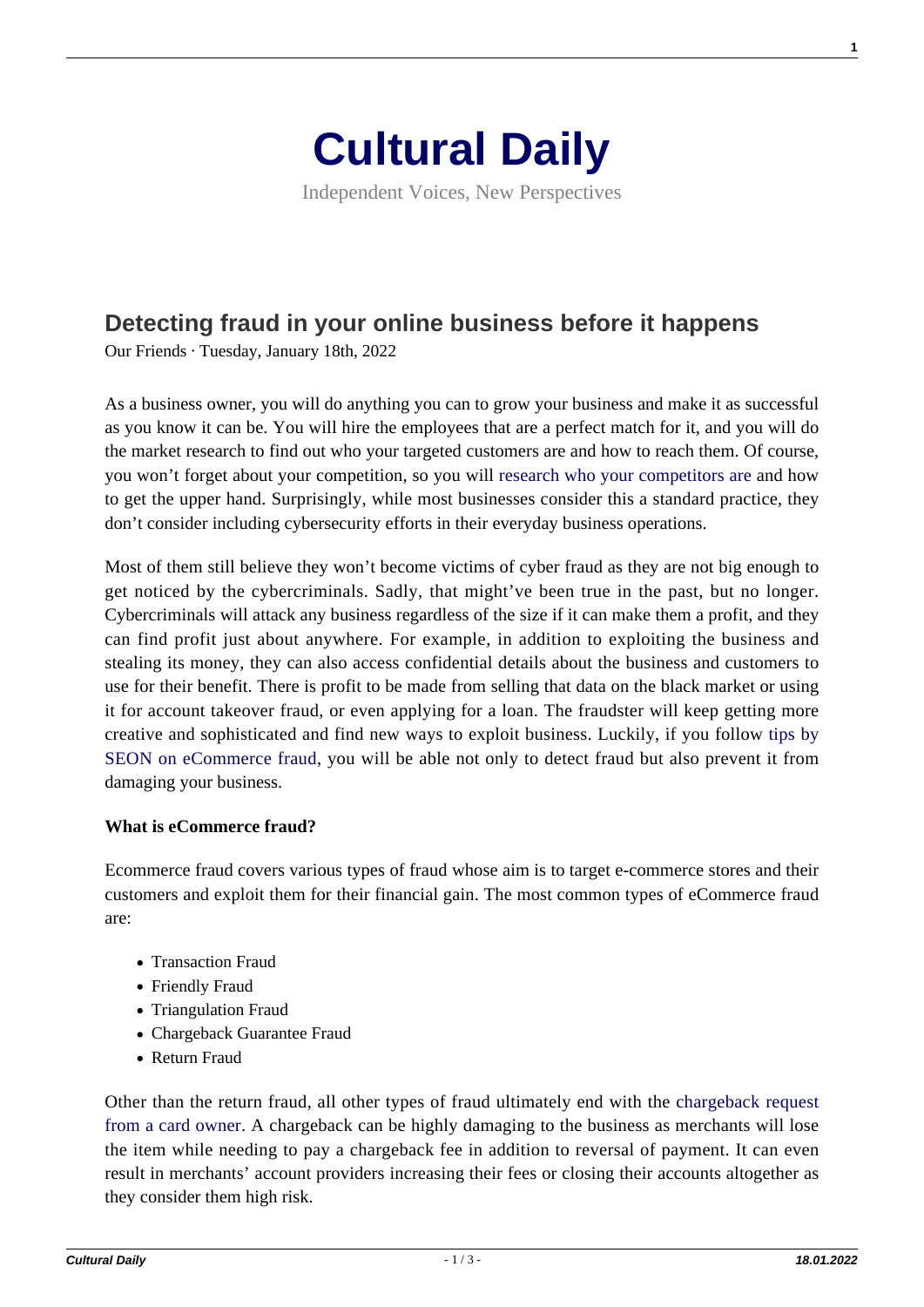### **How to detect fraud?**

Fraud is an ever-present threat all businesses need to deal with. By keeping an eye on the following red flags, you will be able to detect fraud before it can cause any significant damage and take necessary action.

- Differences in order data
- Order larger or smaller than usual
- Unexpected user location
- Several declined transactions on the same account
- Multiple failed login attempts
- Multiple shipping addresses
- Several shipping addresses used
- Using several different cards on one account
- Various transactions made in a short timeframe through one account
- Multiple orders from a country you don't usually receive orders from.

### **How can you protect your business from eCommerce fraud?**

Now when you know the red flags you need to be on the lookout for, you are already one step closer to protecting your business from fraud. By implementing the following advice, you will minimize the risk and avoid becoming a victim.

### 1. **Security audits.**

They need to be performed regularly to ensure you discover any flaws or vulnerabilities in your network. These issues can be fixed as soon as you discover them, preventing the fraudsters from exploiting them.

### 2. **Educate your employees**

Employees are one of the most significant risk factors any company can have, which is why it is essential to educate them about the dangers they might be facing and effective ways of dealing with them. From dangers of oversharing on social media, [to the importance of good password](https://culturaldaily.com/tips-selecting-managing-passwords-securely-safe/) [hygiene](https://culturaldaily.com/tips-selecting-managing-passwords-securely-safe/) or knowing how to recognize suspicious emails, well-informed employees are vital in protecting the business.

### 3. **Ask for a CVV with every transaction**

While fraudsters can get access to your card details in various ways, CVV or Card Verification Value number is a bit harder to get. This is why asking for it gives you a unique opportunity to increase the chances of dealing with an actual card owner with a physical card present.

### **4.Update your cybersecurity protocols**

By implementing cybersecurity protocols and keeping them up to date, you will reduce the risk of fraud significantly. Tools such as device fingerprinting, data enrichment, or email lookout tools help you minimize the risk of fraud as they can detect it before it even happens.

*Photo by [mohamed\\_hassan](https://pixabay.com/users/mohamed_hassan-5229782/) on [Pixabay](https://pixabay.com/illustrations/fraud-prevention-scam-corruption-3188092/)*